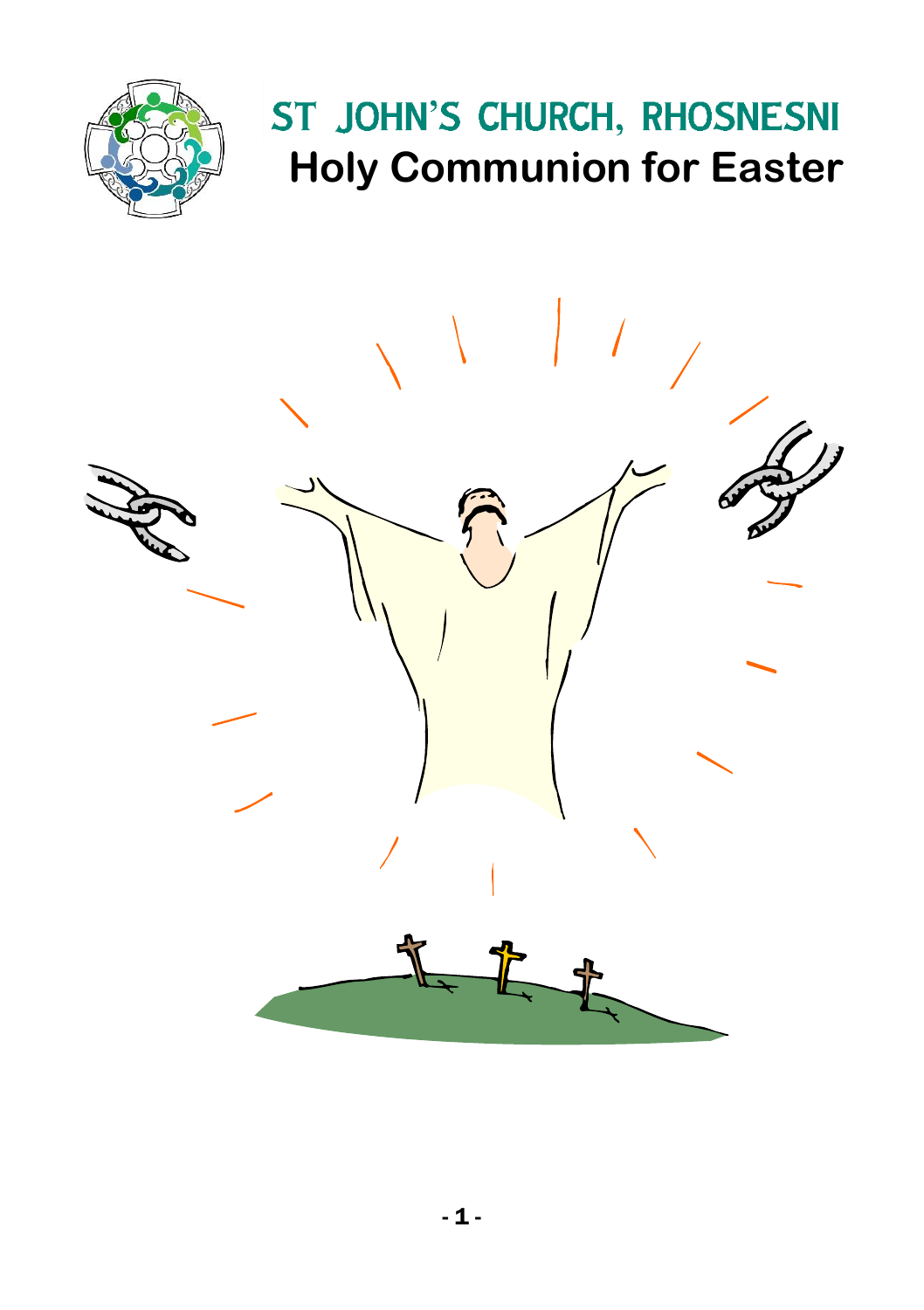### THE GATHERING

#### *A hymn or song may be sung*

In the name of the Father, and of the Son, and of the Holy Spirit. Amen.

Alleluia! Christ is risen. He is risen indeed. Alleluia!

Father of glory, holy and eternal, look upon us now in power and mercy. May your strength overcome our weakness, your radiance transform our blindness, and your Spirit draw us to that love shown and offered to us by your Son, our Saviour Jesus Christ. Amen.

Jesus Christ, risen Master and triumphant Lord, we come to you in sorrow for our sins, and confess to you our weakness and unbelief.

We have lived by our own strength. and not by the power of your resurrection. In your mercy, forgive us. Lord, hear us and help us.

We have lived by the light of our own eyes, as faithless and not believing. In your mercy, forgive us. Lord, hear us and help us.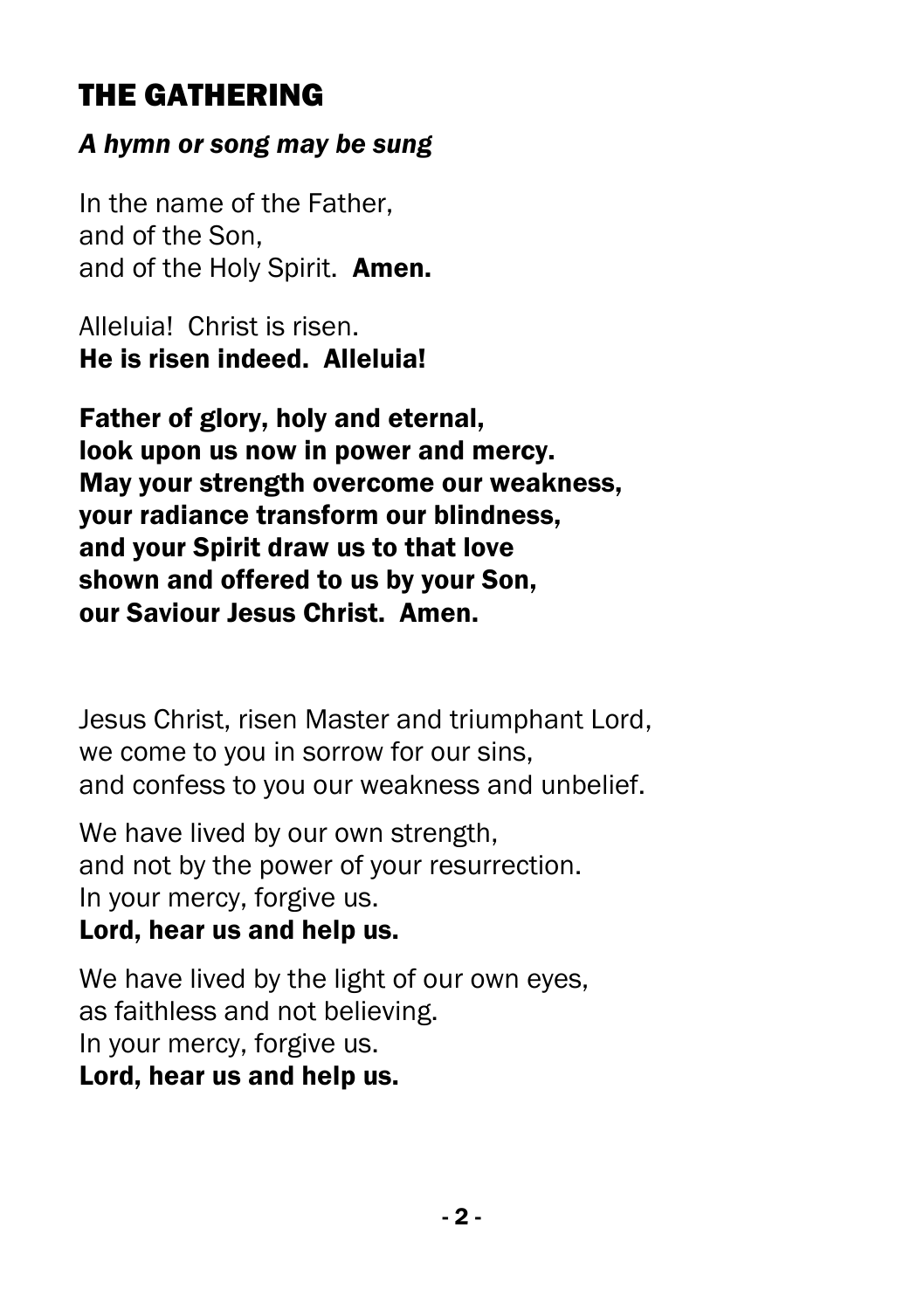We have lived for this world alone. and doubted our home in heaven. In your mercy, forgive us. Lord, hear us and help us.

#### *The Absolution*

*This or another hymn or song*

Glory to God! Our hearts to you we raise! Joy and peace on earth, in highest heaven praise! Songs of adoration, Lord, to you we bring, praising your great goodness, Father, heavn'ly King.

*Glory to God! Our hearts to you we raise! Joy and peace on earth, in highest heaven praise!*

Son of the Father, bearing this world's sin, Lamb of God, have mercy, grant us peace within. You, O Christ, are holy, you alone are Lord, with the Holy Spirit evermore adored.

> Words by Edwin le Grice (1911 – 1992) from *Gloria in Excelsis* Copyright © 1990 Kevin Mayhew Ltd

Let us pray

*The Collect is said*

### THE PROCLAMATION OF THE WORD

*At the end of the first reading, the reader says:*

This is the word of the Lord. Thanks be to God.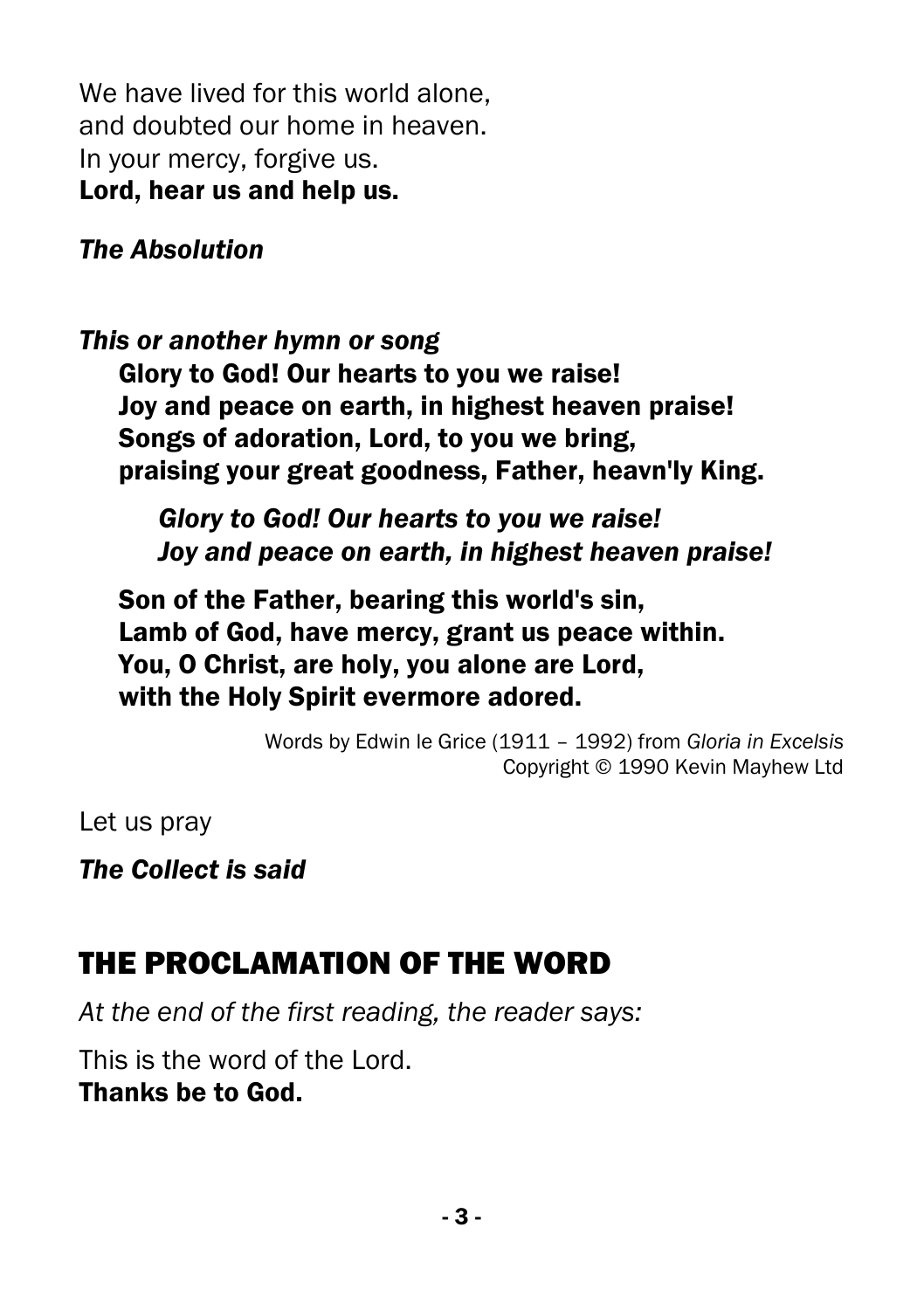#### *A Psalm, hymn or song*

*At the end of the Psalm, we say together:*

Glory be to the Father, and to the Son, and to the Holy Spirit; as it was in the beginning, is now, and ever shall be, world without end. Amen.

*Before the Gospel reading, the reader says:*

Listen to the gospel of Christ according to Saint . . . Glory to you, O Lord.

*After the Gospel the reader says:*

This is the Gospel of the Lord. Praise to you, O Christ.

#### *The Sermon*

Let us declare our faith in the resurrection of our Lord Jesus Christ.

Christ died for our sins in accordance with the Scriptures; he was buried; he was raised to life on the third day in accordance with the Scriptures; afterwards he appeared to his followers, and to all the apostles: this we have received, and this we believe. Amen.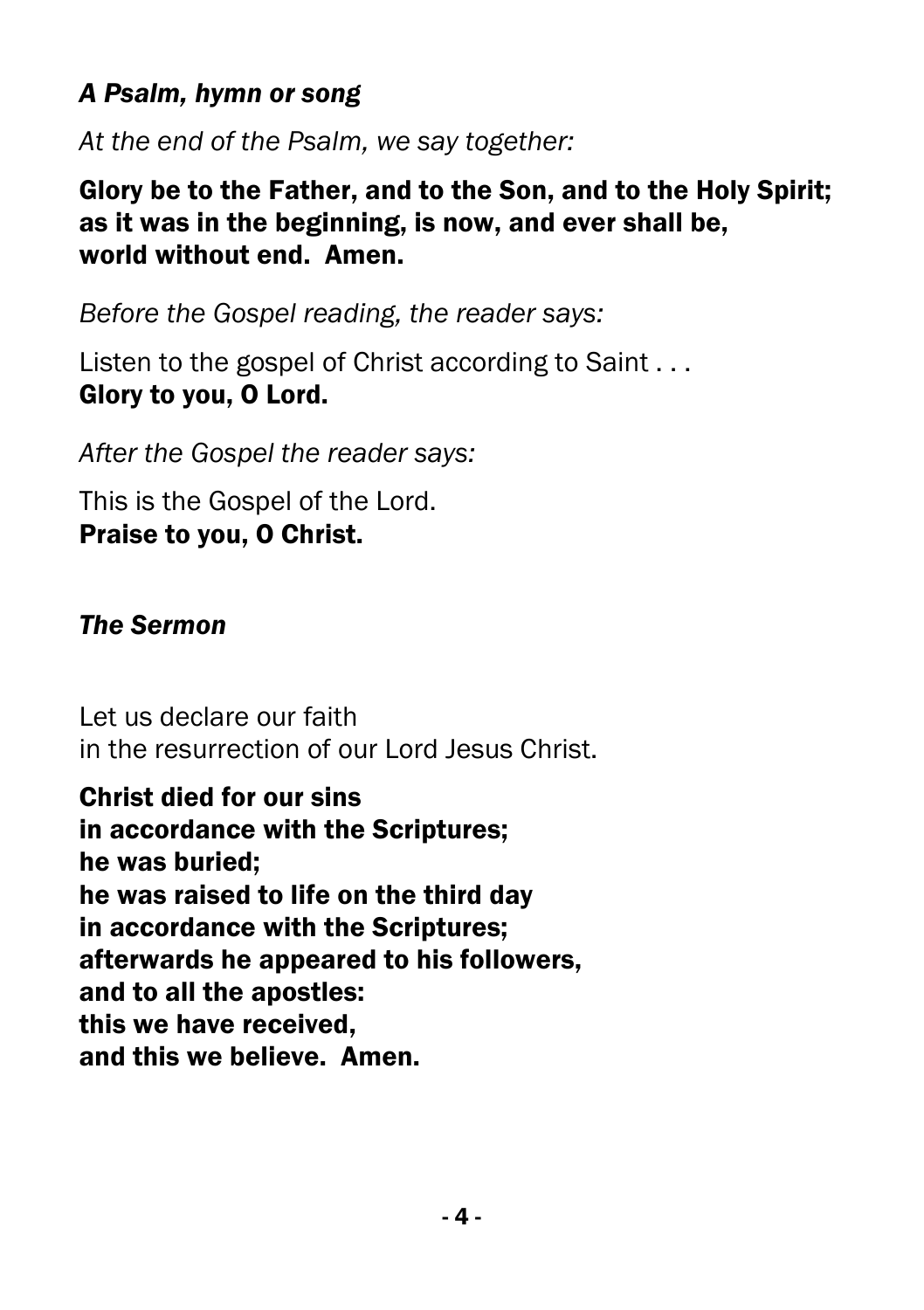### THE INTERCESSION

*Prayers of intercession are led either by a member of the congregation, or by the Minister.*

We do not presume to come to this your table, merciful Lord, trusting in our own righteousness, but in your manifold and great mercies. We are not worthy so much as to gather up the crumbs under your table. But you are the same Lord whose nature is always to have mercy. Grant us, therefore, gracious Lord, so to eat the flesh of your dear Son Jesus Christ and to drink his blood, that we may evermore dwell in him and he in us. Amen.

### THE PEACE

The risen Christ came and stood among his disciples and said, "Peace be with you!" They were overjoyed on seeing the Lord.

The peace of the Lord be with you always. And also with you.

*A sign of peace may be exchanged*

## *A hymn or song may be sung*

*during which the offering is received*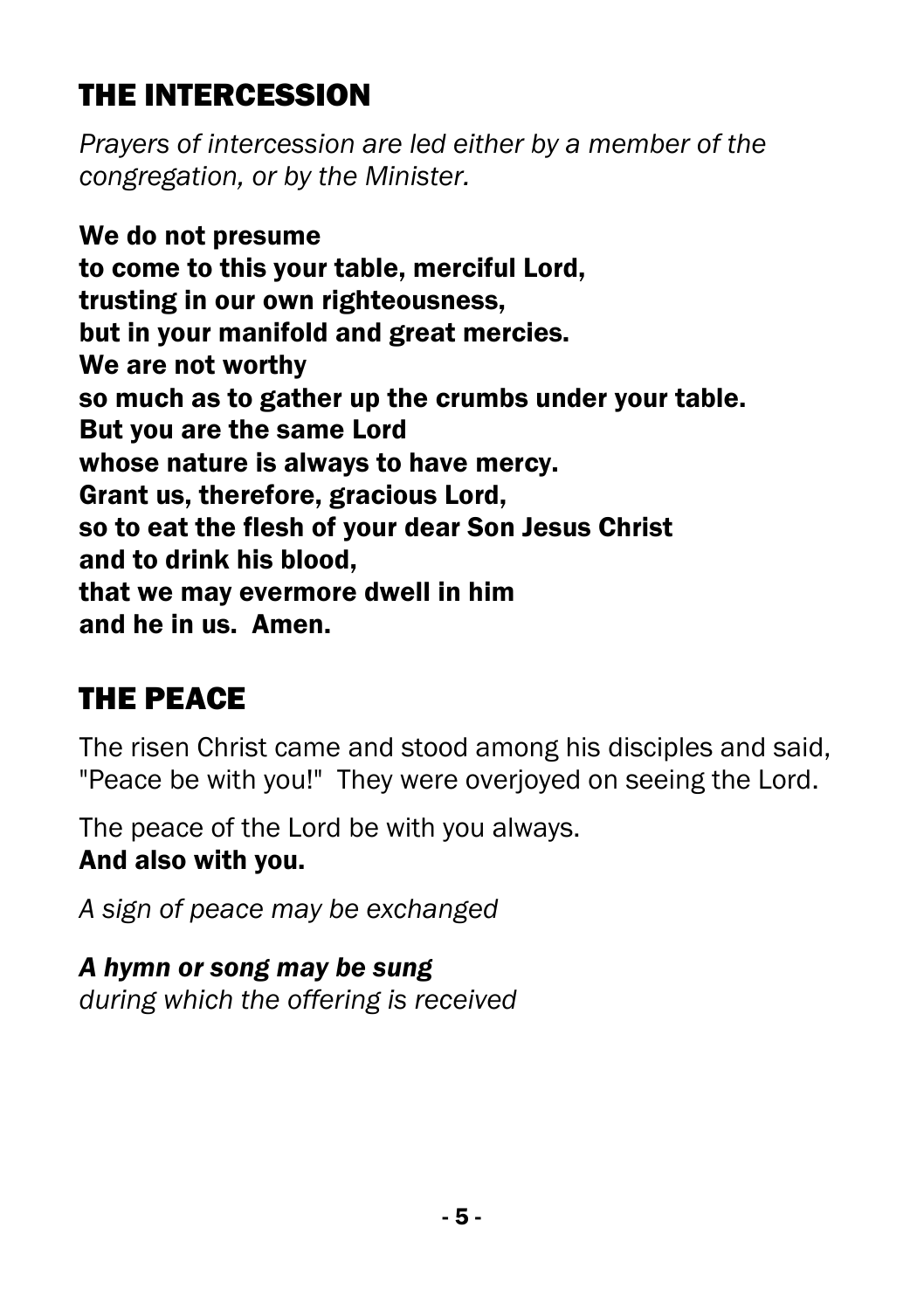## THE THANKSGIVING

Blessed are you, Lord, God of all creation. Through your goodness we have this bread to offer, which earth has given and human hands have made. It will become for us the bread of life. Blessed be God for ever.

Blessed are you, Lord, God of all creation. Through your goodness we have this wine to offer, fruit of the vine and work of human hands. It will become our spiritual drink.

#### Blessed be God for ever.

The Lord is here. His Spirit is with us.

Lift up your hearts. We lift them to the Lord.

Let us give thanks to the Lord our God. It is right to give our thanks and praise.

It is indeed right, it is our duty and our joy at all times and in all places to give you thanks, holy Father, all-powerful and everliving God, through Jesus Christ our Lord.

*(a seasonal preface is inserted here)*

And so with the hosts of angels and all the company of heaven we proclaim the glory of your name, and join in their unending hymn of praise: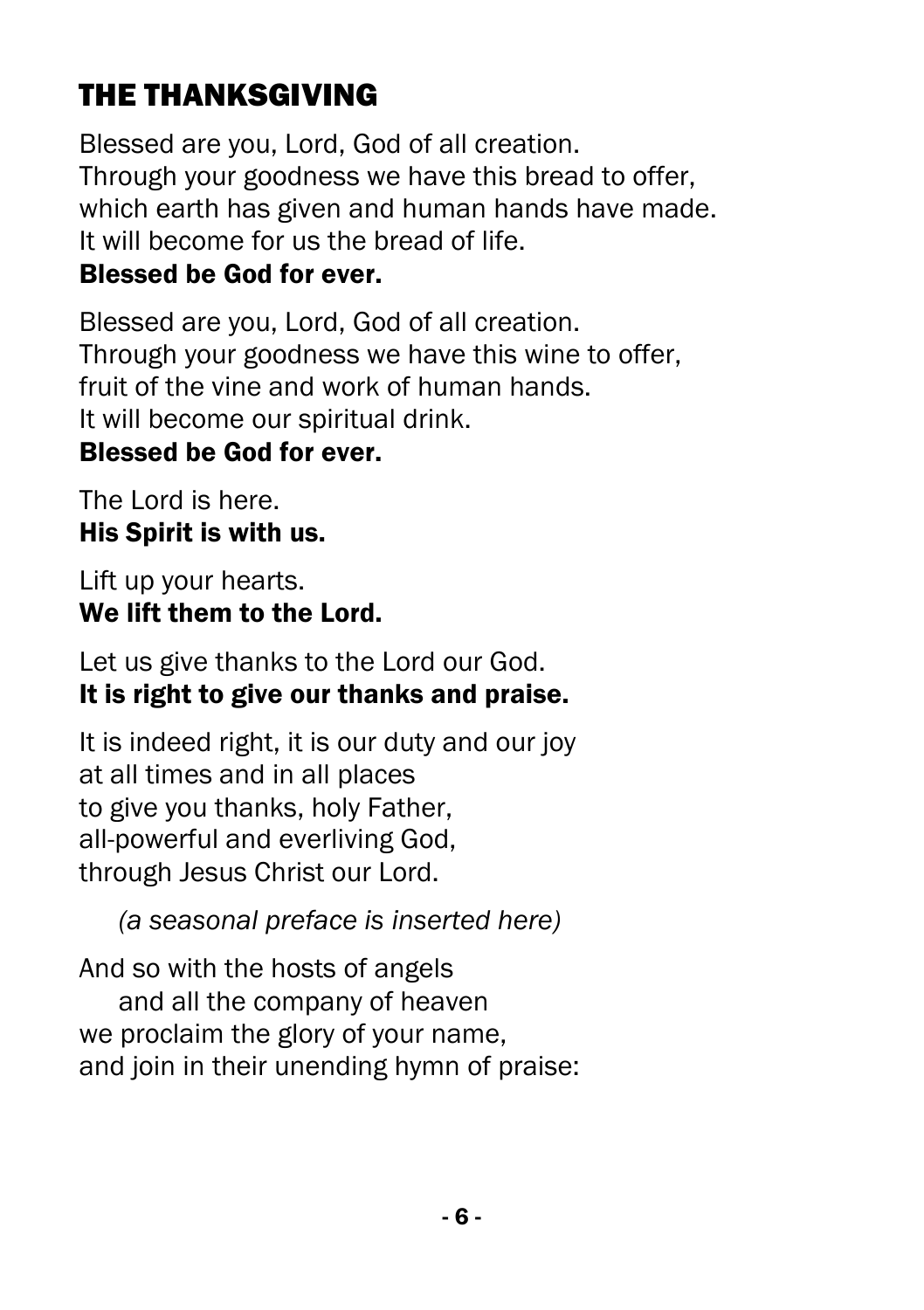Holy, holy, holy Lord, God of power and might, heaven and earth are full of your glory. Hosanna in the highest.

Blessed is he who comes in the name of the Lord. Hosanna in the highest.

O holy Lord, O holy Lord, O holy Lord of power and might, your glory fills the earth and heavens, O holy Lord of power and might. *Hosanna, Lord, hosanna, Lord, we sing hosanna, Lord, to you, we sing hosanna in the highest, we sing hosanna, Lord, to you.*

Blessed be the one, blessed be the one, who in the Lord's name comes to save, blessed be the one who comes among us, who in the Lord's name comes to save.

Copyright © 2008 Kevin Mayhew Ltd

All praise and thanks to you, true and living God, Creator of all things, Giver of life. You formed us in your own image; but we have marred that image and fall short of your glory.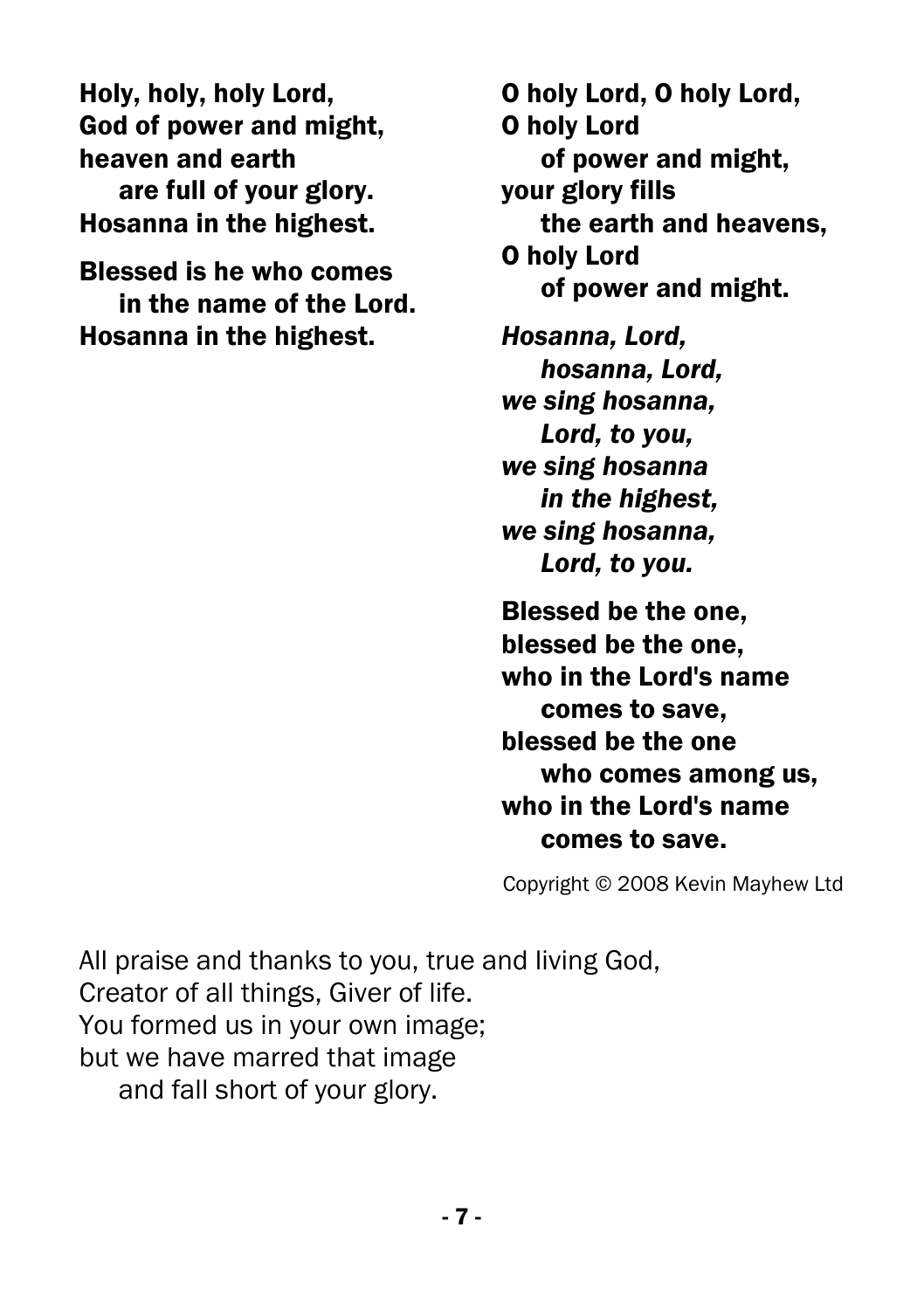We give you thanks that you sent your Son to share our life; you gave him up to death that the world might be saved, and you raised him from the dead that we might live in him and he in us.

Sanctify with your Spirit this bread and wine, your gifts to us, that they may be for us the body and blood of our Saviour Jesus Christ.

On the night he was betrayed, he took bread, and when he had given thanks he broke it and gave it to his disciples, saying, Take, eat; this is my body which is given for you: do this in remembrance of me. In the same way after supper he took the cup, and when he had given thanks he gave it to them, saying, Drink from this, all of you, for this is my blood of the new covenant which is shed for you and for many for the forgiveness of sins: do this as often as you drink it in remembrance of me.

Let us proclaim the mystery of faith: Christ has died. Christ is risen. Christ will come in glory.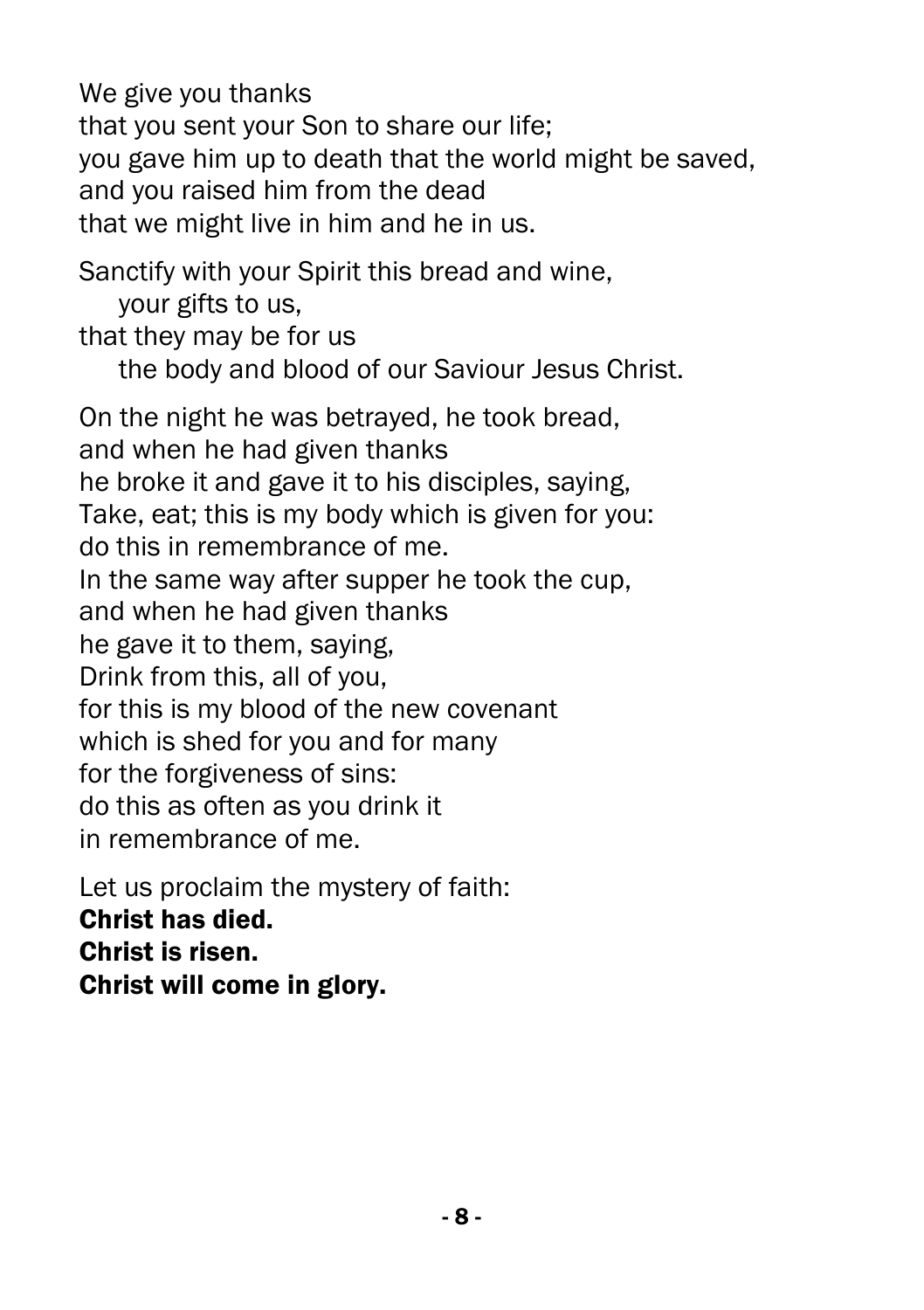As he has commanded us, Father, we remember Jesus Christ, your Son. Proclaiming his victorious death, rejoicing in his resurrection and waiting for him to come in glory we bring to you this bread, this cup.

Accept our sacrifice of thanks and praise. Restore and revive your people, renew us and all for whom we pray with your grace and heavenly blessing, and at the last receive us with all your saints into that unending joy promised by your Son, Jesus Christ our Lord.

Through him, with him, in him, in the unity of the Holy Spirit all honour and glory are yours, almighty Father, for ever and ever. **Amen.** 

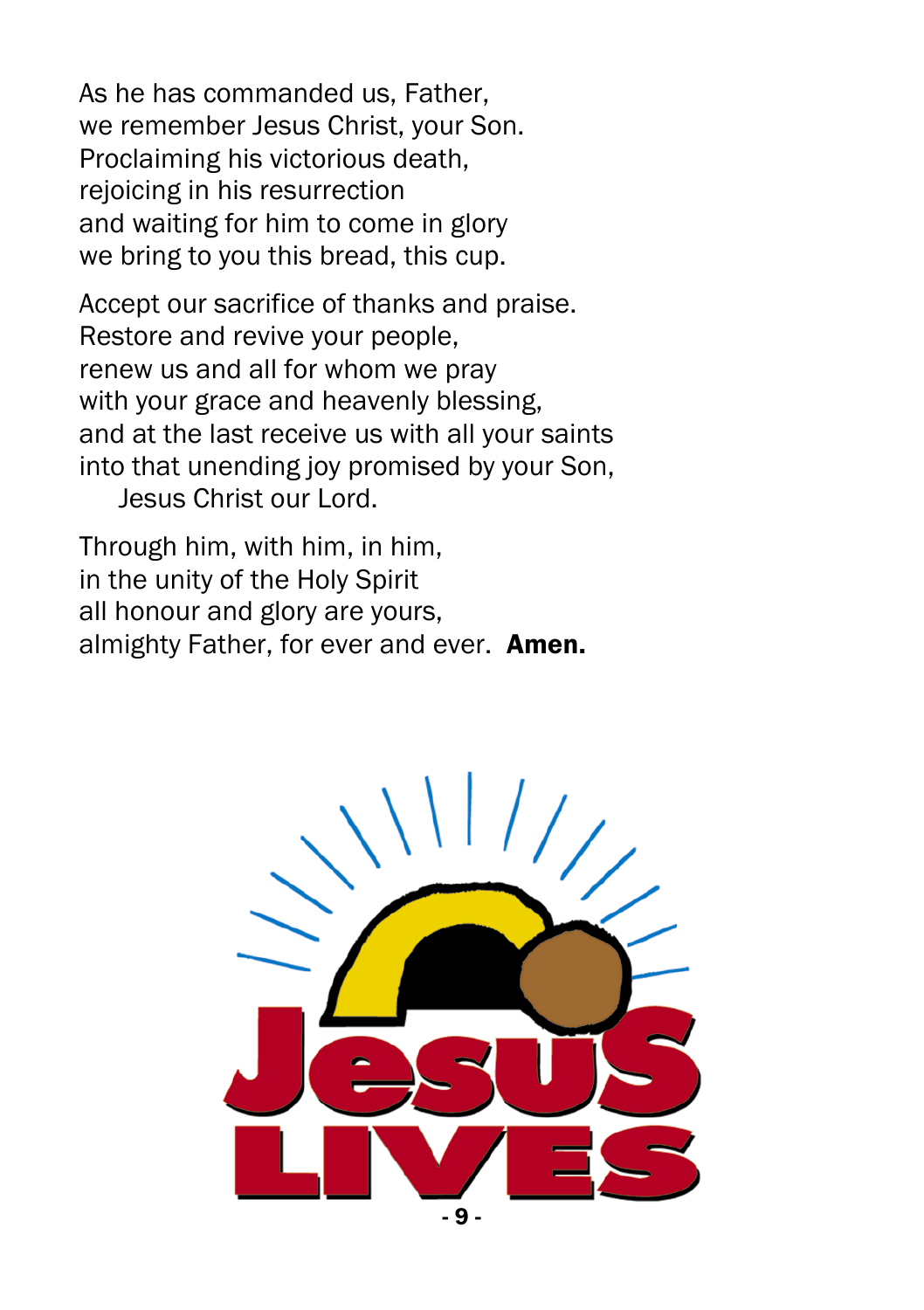Rejoicing in God's new creation, let us pray with confidence to the Father:

Our Father in heaven, hallowed be your name, your kingdom come, your will be done, on earth as in heaven. Give us today

our daily bread. Forgive us our sins as we forgive those who sin against us. Save us from the time of trial and deliver us from evil.

For the kingdom, the power and the glory are yours, now and for ever. Amen.

Rejoicing in God's new creation, as our Saviour taught us, we boldly pray:

Our Father

who art in heaven, hallowed be thy name, thy kingdom come, thy will be done, on earth as it is in heaven. Give us this day our daily bread. And forgive us our trespasses as we forgive those who trespass against us. And lead us not into temptation, but deliver us from evil.

For thine is the kingdom, the power and the glory, for ever and ever. Amen.

#### THE COMMUNION

*The priest breaks the bread.*

We break this bread to share in the body of Christ. Though we are many, we are one body for we all share in one bread.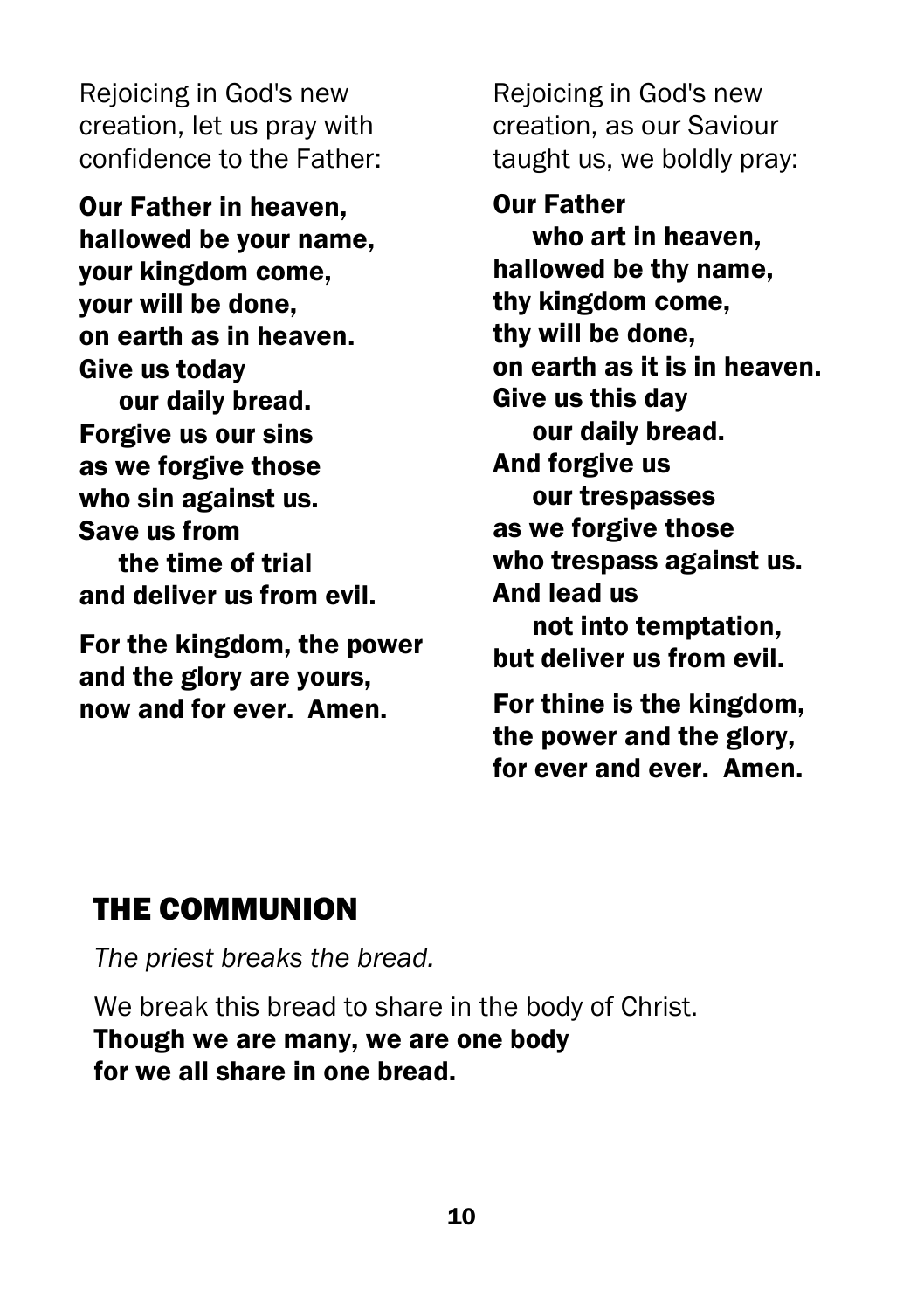Alleluia. Christ our Passover is sacrificed for us. Therefore let us keep the feast. Alleluia!

*The priest and people receive communion.*

*Anyone who had been baptised (christened) in the name of the Father, the Son and the Holy Spirit is welcome to receive communion. Others are invited to come forward, and keeping their hands below the rail, receive a blessing.*

*One of the following may be said or sung during the communion:*

Jesus, Lamb of God: have mercy on us.

Jesus, bearer of our sins: have mercy on us.

Jesus,

 redeemer of the world: give us your peace.

Lamb of God, you bear our sin, Lord, have mercy. Lamb of God, you bear our sin, Lord forgive us all. Lamb of God, you bear our sin, Lord, have mercy. This world's sin you take away,

Lord, forgive us all.

Lamb of God, you bear our sin, grant us peace, Lord. Lamb of God, you bear our sin, grant us peace, O Lord.

Copyright © 2008 Kevin Mayhew Ltd